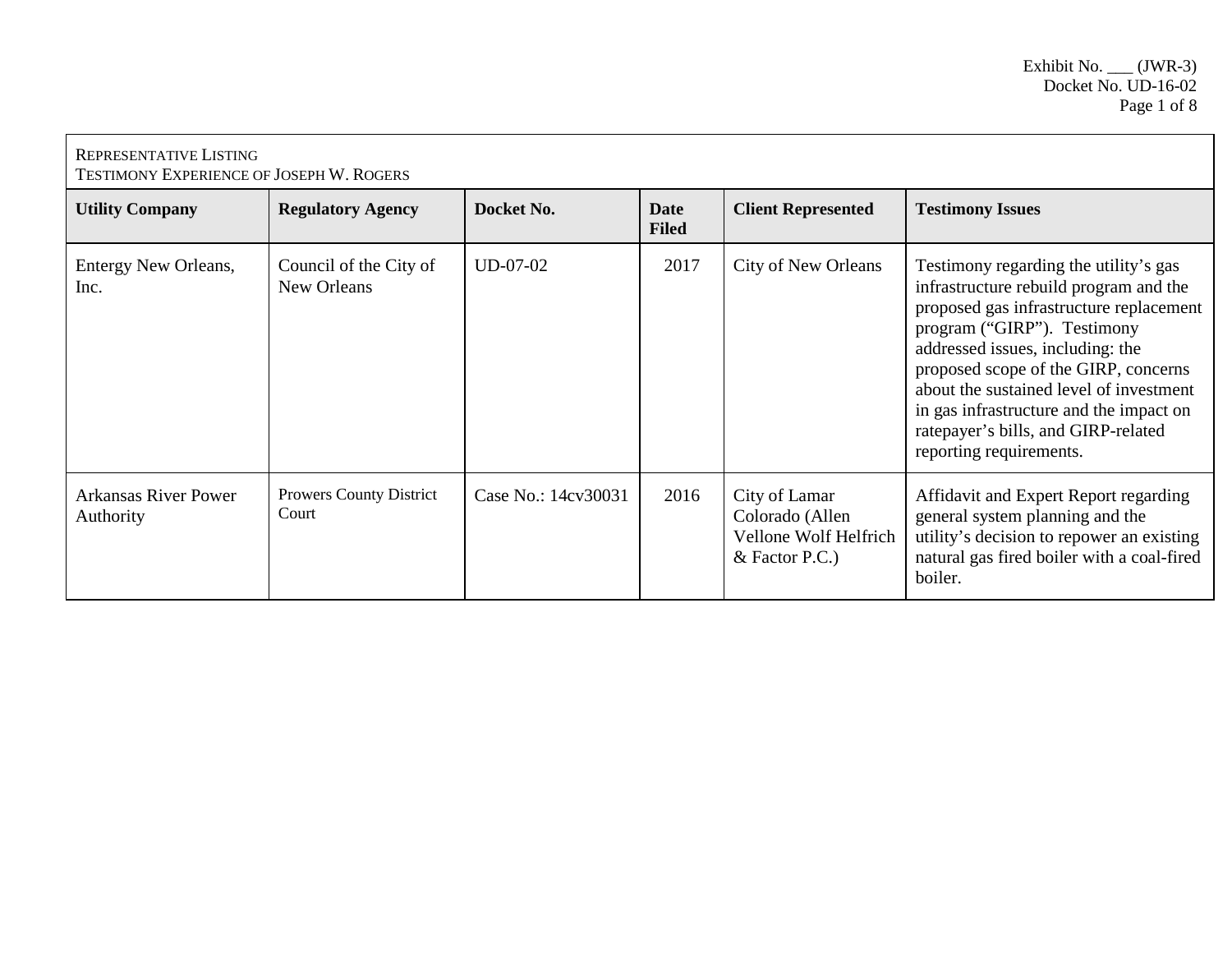| REPRESENTATIVE LISTING<br>TESTIMONY EXPERIENCE OF JOSEPH W. ROGERS |                                       |            |                             |                            |                                                                                                                                                                                                                                                                                                                                                                                                                                                                                                                                                                                                                                                                                                                                                                                                              |  |
|--------------------------------------------------------------------|---------------------------------------|------------|-----------------------------|----------------------------|--------------------------------------------------------------------------------------------------------------------------------------------------------------------------------------------------------------------------------------------------------------------------------------------------------------------------------------------------------------------------------------------------------------------------------------------------------------------------------------------------------------------------------------------------------------------------------------------------------------------------------------------------------------------------------------------------------------------------------------------------------------------------------------------------------------|--|
| <b>Utility Company</b>                                             | <b>Regulatory Agency</b>              | Docket No. | <b>Date</b><br><b>Filed</b> | <b>Client Represented</b>  | <b>Testimony Issues</b>                                                                                                                                                                                                                                                                                                                                                                                                                                                                                                                                                                                                                                                                                                                                                                                      |  |
| Entergy New Orleans,<br>Inc.                                       | Council of the City of<br>New Orleans | $UD-15-01$ | 2015                        | <b>City of New Orleans</b> | Testimony regarding the utility's<br>proposed cost-based power purchase<br>agreement ("PPA") for 20 percent of<br>the capacity and related energy from<br>Power Blocks 3 and 4 of Union Power<br>Station ("UPS") and the utility's<br>subsequent revised application of for<br>the acquisition of Power Block 1 of<br>UPS. Testimony included: a review and<br>revision of the utility's net benefit<br>analyses; the acquisition price of UPS;<br>the consistency of the acquisition with<br>the utility's IRP process; opinions on<br>the potential benefits and risks<br>associated with the proposed<br>acquisition; concerns with the utility's<br>proposed method of recovery of UPS<br>energy related costs and Long Term<br>Service Agreement ("LTSA") costs;<br>and recommendations to the Council. |  |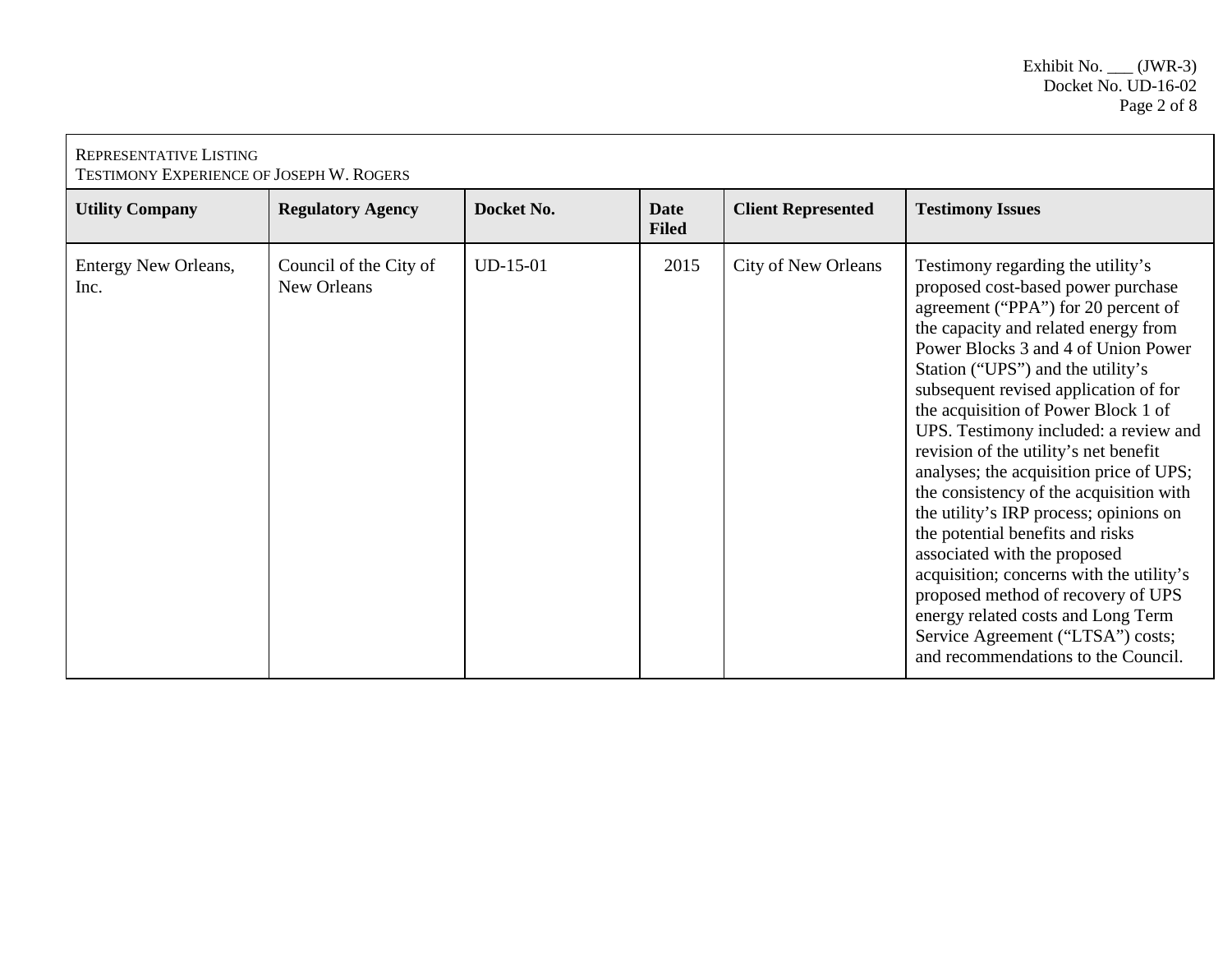| <b>REPRESENTATIVE LISTING</b><br><b>TESTIMONY EXPERIENCE OF JOSEPH W. ROGERS</b> |                                       |            |                             |                           |                                                                                                                                                                                                                                                                                                                                                                                                |  |
|----------------------------------------------------------------------------------|---------------------------------------|------------|-----------------------------|---------------------------|------------------------------------------------------------------------------------------------------------------------------------------------------------------------------------------------------------------------------------------------------------------------------------------------------------------------------------------------------------------------------------------------|--|
| <b>Utility Company</b>                                                           | <b>Regulatory Agency</b>              | Docket No. | <b>Date</b><br><b>Filed</b> | <b>Client Represented</b> | <b>Testimony Issues</b>                                                                                                                                                                                                                                                                                                                                                                        |  |
| <b>Entergy New Orleans,</b><br>Inc. and Entergy<br>Louisiana, LLC                | Council of the City of<br>New Orleans | $UD-14-02$ | 2015                        | City of New Orleans       | Testimony regarding sale of electric<br>utility operations and certain assets<br>serving the fifteenth ward of the City<br>of New Orleans. Testimony<br>specifically regarding the proposed<br>"slice-of-system" purchase power<br>agreement, proposed form of<br>combined fuel adjustment clause, and<br>proposed environmental adjustment<br>clause rider.                                   |  |
| Entergy New Orleans,<br>Inc. and Entergy<br>Louisiana, LLC                       | Council of the City of<br>New Orleans | $UD-11-01$ | 2014                        | City of New Orleans       | Testimony regarding the treatment of<br>Midcontinent Independent System<br>Operator, Inc. related revenues and<br>expenses for which the utilities<br>requested recovery in their respective<br>Fuel Adjustment Clause mechanisms,<br>the configuration of Transmission<br>Pricing Zones for the Entergy<br>Operating Companies, and the current<br>status of the Entergy System<br>Agreement. |  |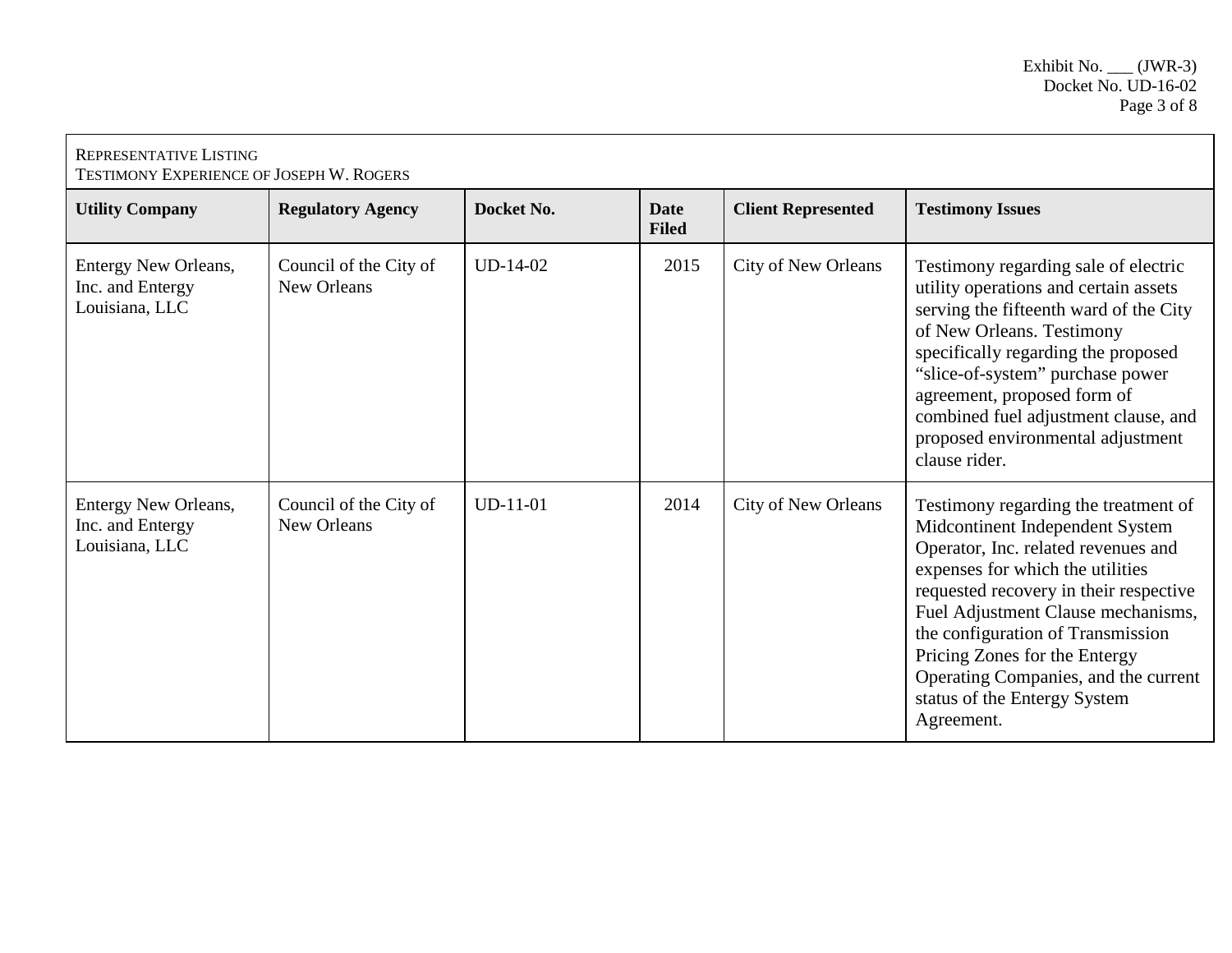| <b>REPRESENTATIVE LISTING</b><br><b>TESTIMONY EXPERIENCE OF JOSEPH W. ROGERS</b> |                                                       |             |                             |                            |                                                                                                                                                                                                                                                                                                                                                                                                                                                                                                      |
|----------------------------------------------------------------------------------|-------------------------------------------------------|-------------|-----------------------------|----------------------------|------------------------------------------------------------------------------------------------------------------------------------------------------------------------------------------------------------------------------------------------------------------------------------------------------------------------------------------------------------------------------------------------------------------------------------------------------------------------------------------------------|
| <b>Utility Company</b>                                                           | <b>Regulatory Agency</b>                              | Docket No.  | <b>Date</b><br><b>Filed</b> | <b>Client Represented</b>  | <b>Testimony Issues</b>                                                                                                                                                                                                                                                                                                                                                                                                                                                                              |
| Entergy New Orleans,<br>Inc. and Entergy<br>Louisiana, LLC                       | Council of the City of<br>New Orleans                 | $UD-12-01$  | 2013                        | <b>City of New Orleans</b> | Testimony regarding the proposed<br>divestiture of the Entergy Operating<br>Companies' transmission assets to ITC<br>Holdings Corp. Specifically related to<br>the transmission pricing zone<br>configuration.                                                                                                                                                                                                                                                                                       |
| <b>Entergy Corporation</b>                                                       | <b>Federal Energy</b><br><b>Regulatory Commission</b> | EL09-61-002 | 2013                        | <b>City of New Orleans</b> | In FERC Opinion No. 521, the<br>Commission determined that Entergy<br>violated the Entergy System<br>Agreement. Provided testimony<br>regarding separate estimates of damages<br>and associated calculation methods<br>proposed by both Entergy Services, Inc.<br>and the Louisiana Public Service<br>Commission, a discussion of the<br>Commission's findings in Opinion No.<br>521, and a review of each of the<br>calculation methods and their<br>conformance with the Commission's<br>findings. |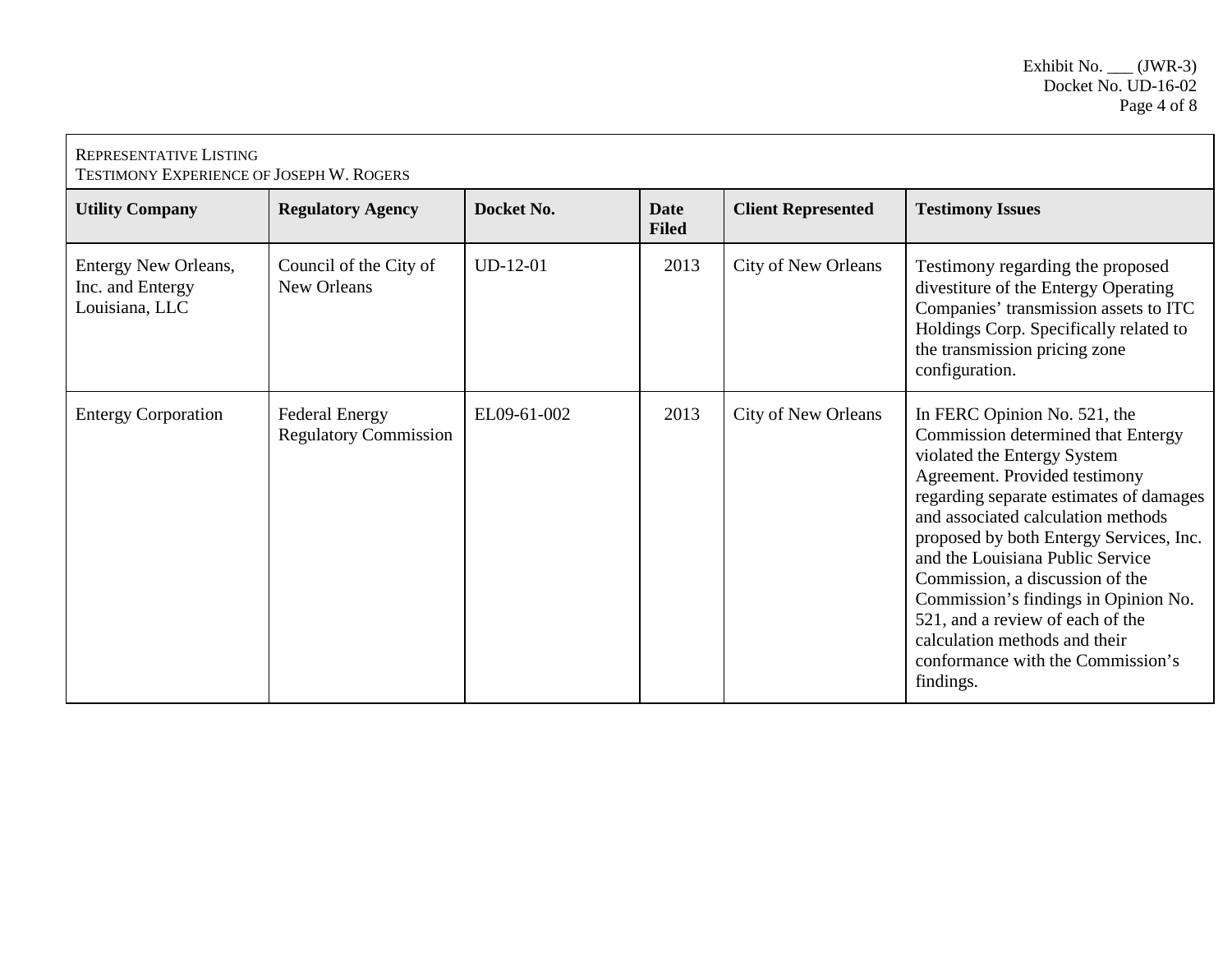| <b>REPRESENTATIVE LISTING</b><br>TESTIMONY EXPERIENCE OF JOSEPH W. ROGERS |                                       |            |                             |                            |                                                                                                                                                                                                                                                                                                                                                                                                                                                                                                                                                                                                                                                                                                                                                                             |  |
|---------------------------------------------------------------------------|---------------------------------------|------------|-----------------------------|----------------------------|-----------------------------------------------------------------------------------------------------------------------------------------------------------------------------------------------------------------------------------------------------------------------------------------------------------------------------------------------------------------------------------------------------------------------------------------------------------------------------------------------------------------------------------------------------------------------------------------------------------------------------------------------------------------------------------------------------------------------------------------------------------------------------|--|
| <b>Utility Company</b>                                                    | <b>Regulatory Agency</b>              | Docket No. | <b>Date</b><br><b>Filed</b> | <b>Client Represented</b>  | <b>Testimony Issues</b>                                                                                                                                                                                                                                                                                                                                                                                                                                                                                                                                                                                                                                                                                                                                                     |  |
| Entergy New Orleans,<br>Inc. and Entergy<br>Louisiana, LLC                | Council of the City of<br>New Orleans | $UD-11-01$ | 2012                        | <b>City of New Orleans</b> | Testimony regarding the proposed<br>transfer by Entergy New Orleans, Inc.<br>and Entergy Louisiana, LLC of<br>functional control of Transmission<br>assets to the Midwest Independent<br><b>Transmission System Operator regional</b><br>transmission organization. Testimony<br>issues included: factors which could<br>significantly impact the estimated net<br>benefits, the allocation of Auction<br>Revenue Rights, potential revisions to<br>the Entergy System Agreement, the<br>determination of transmission pricing<br>zones, the treatment of Qualifying<br>Facilities, the potential impacts of<br>environmental regulations, the proposed<br>capacity market in MISO, and<br>conditions of approval regarding the<br>Council's public interest determination. |  |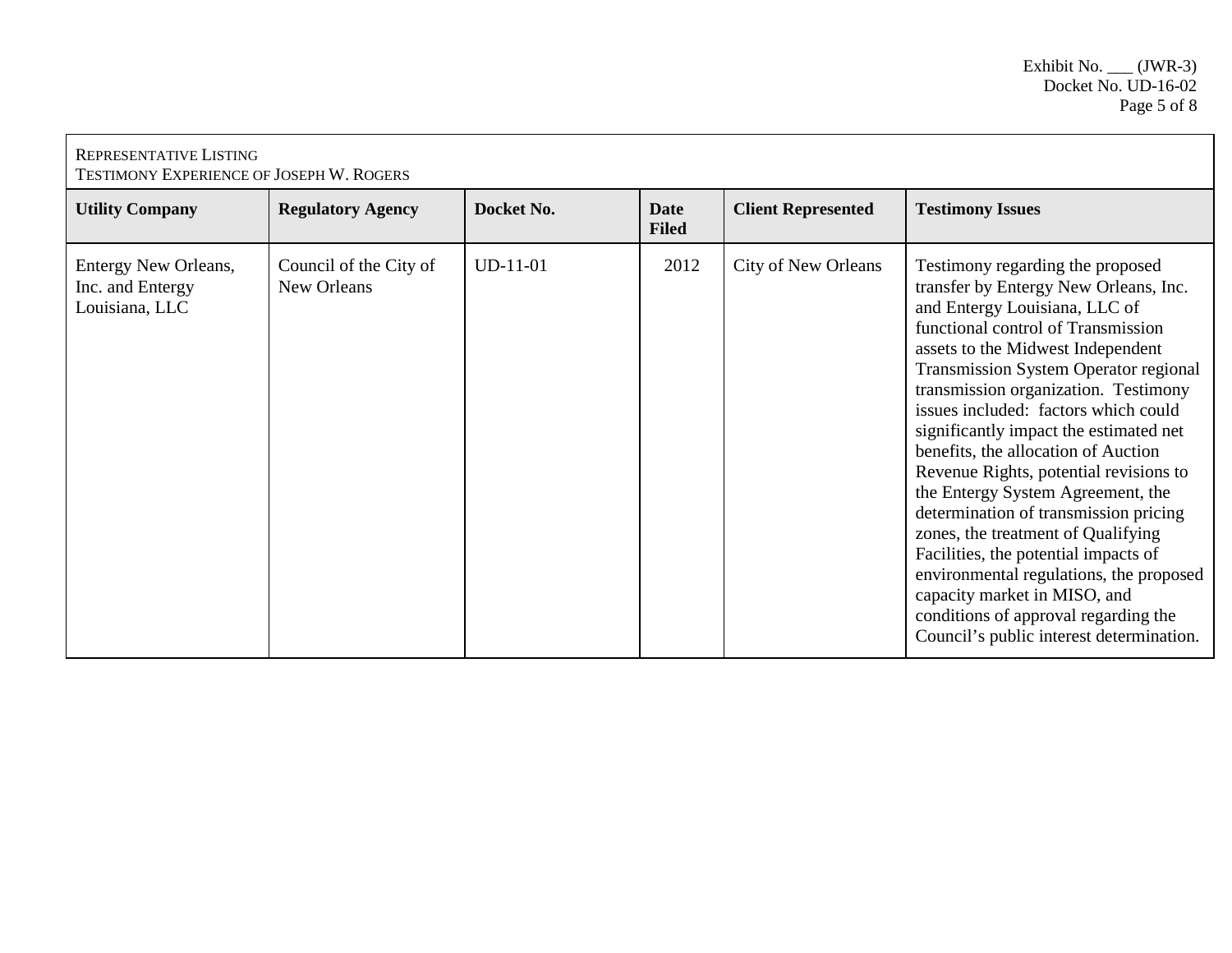| <b>REPRESENTATIVE LISTING</b><br><b>TESTIMONY EXPERIENCE OF JOSEPH W. ROGERS</b> |                                       |            |                             |                            |                                                                                                                                                                                                                                                                                                                                                                                                                                                                  |  |
|----------------------------------------------------------------------------------|---------------------------------------|------------|-----------------------------|----------------------------|------------------------------------------------------------------------------------------------------------------------------------------------------------------------------------------------------------------------------------------------------------------------------------------------------------------------------------------------------------------------------------------------------------------------------------------------------------------|--|
| <b>Utility Company</b>                                                           | <b>Regulatory Agency</b>              | Docket No. | <b>Date</b><br><b>Filed</b> | <b>Client Represented</b>  | <b>Testimony Issues</b>                                                                                                                                                                                                                                                                                                                                                                                                                                          |  |
| Entergy New Orleans,<br>Inc.                                                     | Council of the City of<br>New Orleans | $UD-11-03$ | 2011                        | <b>City of New Orleans</b> | <b>Testimony regarding Entergy New</b><br>Orleans, Inc. participation in Unit 6 at<br>Ninemile Point Station through a power<br>purchase agreement. Testimony issues<br>included regional requirements and the<br>need for new generating capacity in<br>Amite South, critique of the cost/benefit<br>analyses, estimated capital costs, and<br>the treatment of the long term service<br>agreement associated with maintenance<br>of the proposed facility.     |  |
| Entergy New Orleans,<br>Inc.                                                     | Council of the City of<br>New Orleans | $UD-11-02$ | 2011                        | City of New Orleans        | Testimony regarding the appropriate<br>amount of charges recoverable from<br>ENO ratepayers as a result of the re-<br>pricing of two power purchase<br>agreements pursuant to FERC Opinion<br>Nos. 485 and 485-A. Identification of<br>calculation errors and the incorrect<br>application of applicable testimony in<br>the related FERC proceeding relating to<br>the development of the amounts<br>requested by the utility as a result of the<br>re-pricing. |  |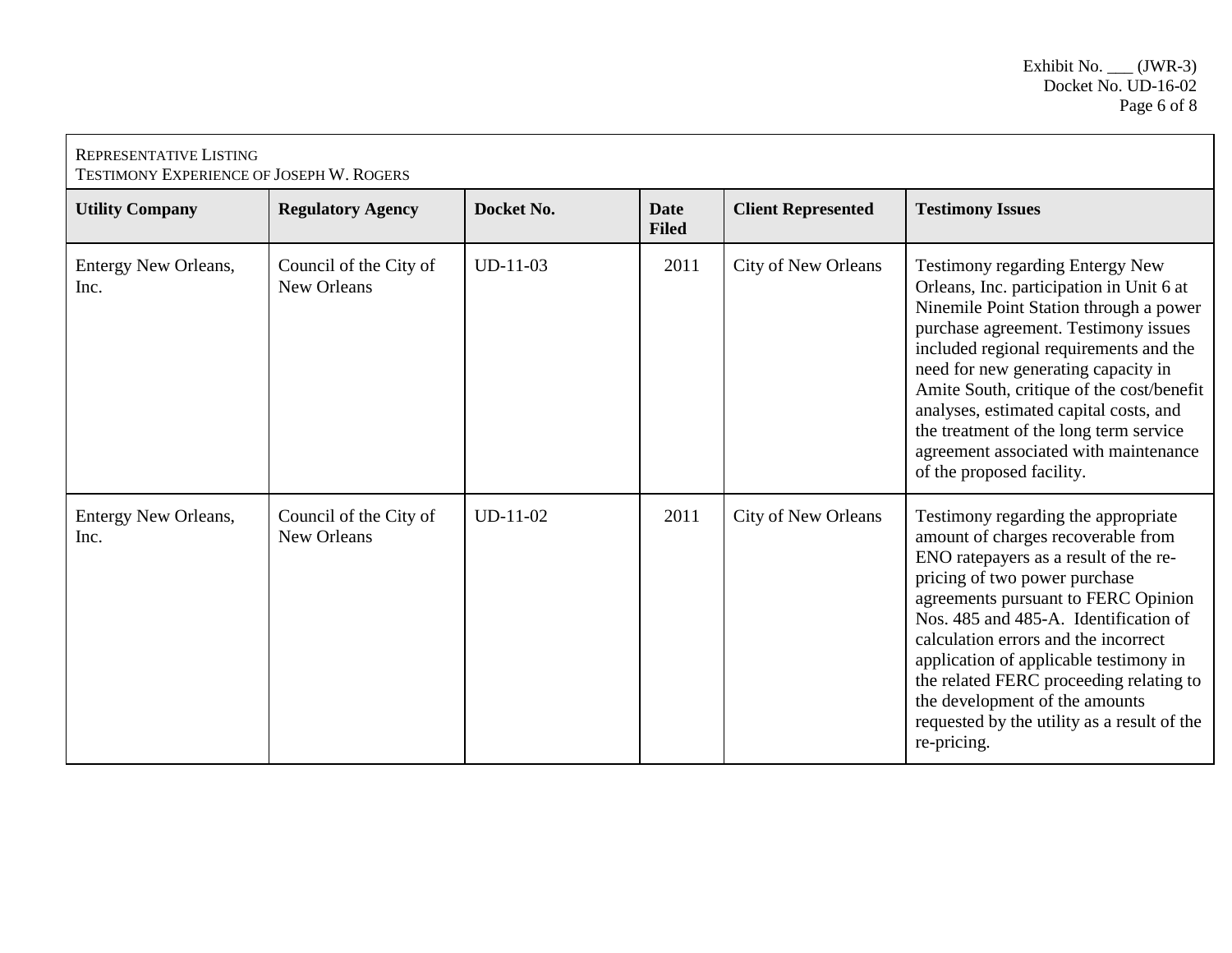| <b>REPRESENTATIVE LISTING</b><br>TESTIMONY EXPERIENCE OF JOSEPH W. ROGERS |                                                       |                                 |                             |                            |                                                                                                                                                                                                                                                                             |  |
|---------------------------------------------------------------------------|-------------------------------------------------------|---------------------------------|-----------------------------|----------------------------|-----------------------------------------------------------------------------------------------------------------------------------------------------------------------------------------------------------------------------------------------------------------------------|--|
| <b>Utility Company</b>                                                    | <b>Regulatory Agency</b>                              | Docket No.                      | <b>Date</b><br><b>Filed</b> | <b>Client Represented</b>  | <b>Testimony Issues</b>                                                                                                                                                                                                                                                     |  |
| Entergy New Orleans,<br>Inc.                                              | Council of the City of<br>New Orleans                 | $UD-08-03$                      | 2008,<br>2009               | <b>City of New Orleans</b> | A revised fuel adjustment clause rate<br>formula that removes a majority of the<br>non-fuel costs associated with ENO's<br>allocated share of Grand Gulf Nuclear<br>Station and eliminates recognized<br>inadequacies in the current fuel<br>adjustment clause rate formula |  |
| <b>Entergy Corporation</b>                                                | <b>Federal Energy</b><br><b>Regulatory Commission</b> | ER03-583-000, et. al.           | 2004                        | <b>City of New Orleans</b> | The allocation of certain purchase<br>power wholesale contracts among the<br><b>Entergy Operating Companies is correct</b><br>and the benefits should be preserved by<br>the FERC                                                                                           |  |
| <b>Entergy New Orleans,</b><br>Inc.                                       | Council of the City of<br>New Orleans                 | $UD-01-04$ and $UD-$<br>$03-01$ | 2003                        | <b>City of New Orleans</b> | The Council's approval of proposed<br>supply contracts results in fuel diversity<br>and a just and reasonable approach.<br>The proposed settlement should be<br>approved to effectuate ratepayer savings                                                                    |  |